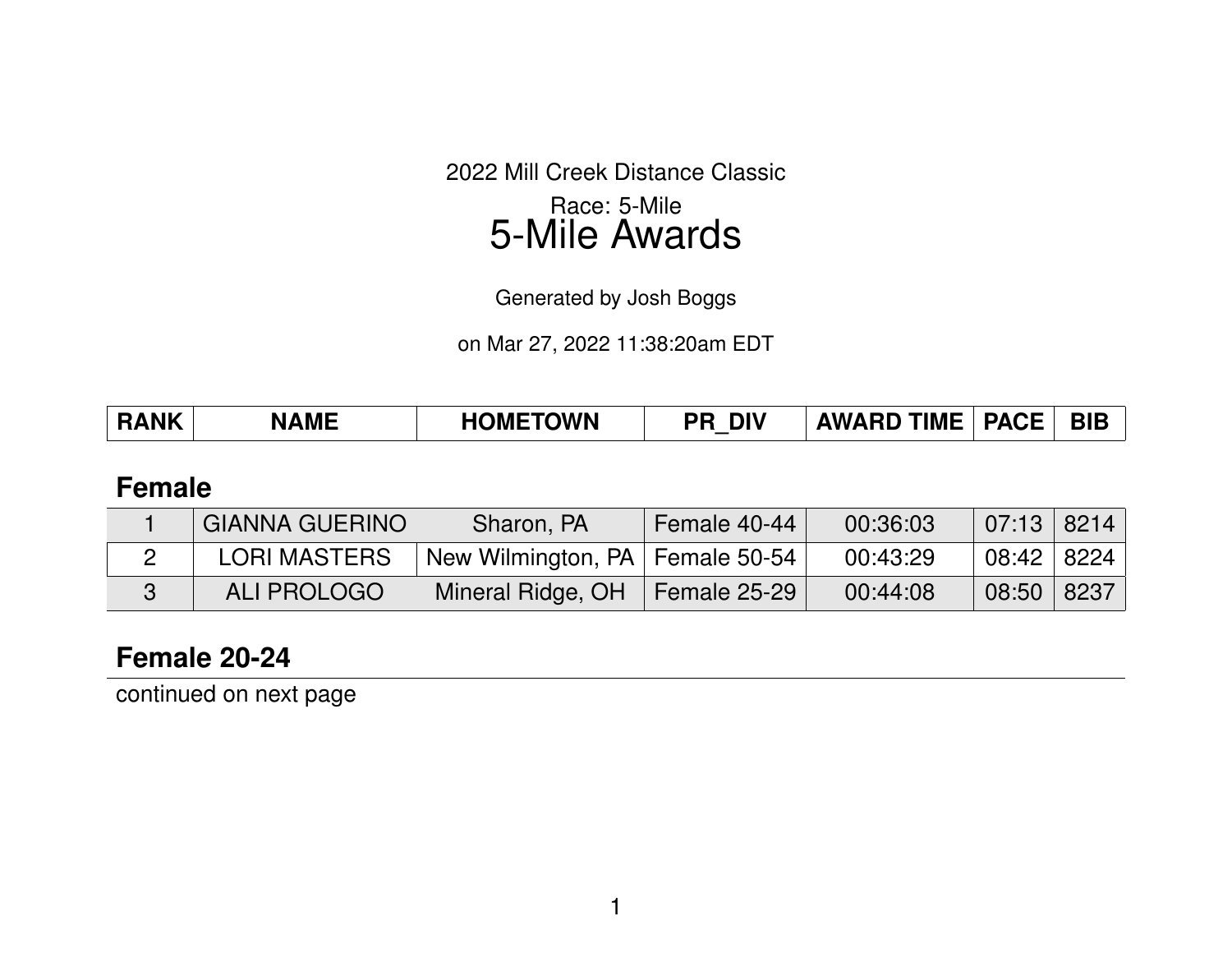continued from previous page

| <b>RANK</b> | <b>NAME</b>          | <b>HOMETOWN</b>   | <b>PR DIV</b> | AWARD TIME   PACE   BIB |       |      |
|-------------|----------------------|-------------------|---------------|-------------------------|-------|------|
|             | <b>SYDNEY POWELL</b> | Berlin Center, OH | Female 20-24  | 00:58:05                | 11:37 | 8236 |

## **Female 25-29**

| ALI-PROLOGO             | Mineral Ridge, OH    | Female 25-29        | 00:44:08 | <del>08:50</del> | 8237 |
|-------------------------|----------------------|---------------------|----------|------------------|------|
| <b>HEATHER VACLAV</b>   | Youngstown, OH       | Female 25-29        | 00:52:33 | 10:31            | 8249 |
| <b>EMILY NILES</b>      | Akron, OH            | <b>Female 25-29</b> | 00:52:34 | 10:31            | 8229 |
| <b>KRISTA MCFEEDERS</b> | New Philadelphia, OH | Female 25-29        | 01:02:11 | 12:27            | 8226 |

# **Female 30-34**

| <b>STEPHANIE GORDON</b> | Youngstown, OH | Female 30-34 | 01:00:22 | $12:05$ 8213 |  |
|-------------------------|----------------|--------------|----------|--------------|--|
| KATRINA ANDERSON        | Vienna, OH     | Female 30-34 | 01:09:09 | 13:50   8201 |  |

### **Female 35-39**

| AMANDA MCCONNELL   | Newton Falls, OH | Female 35-39 | 00:55:51 | $\sim$ 11:11 $\sim$ | 8225 |
|--------------------|------------------|--------------|----------|---------------------|------|
| <b>KRISTI HECK</b> | Youngstown, OH   | Female 35-39 | 00:58:38 | 11:44   8215        |      |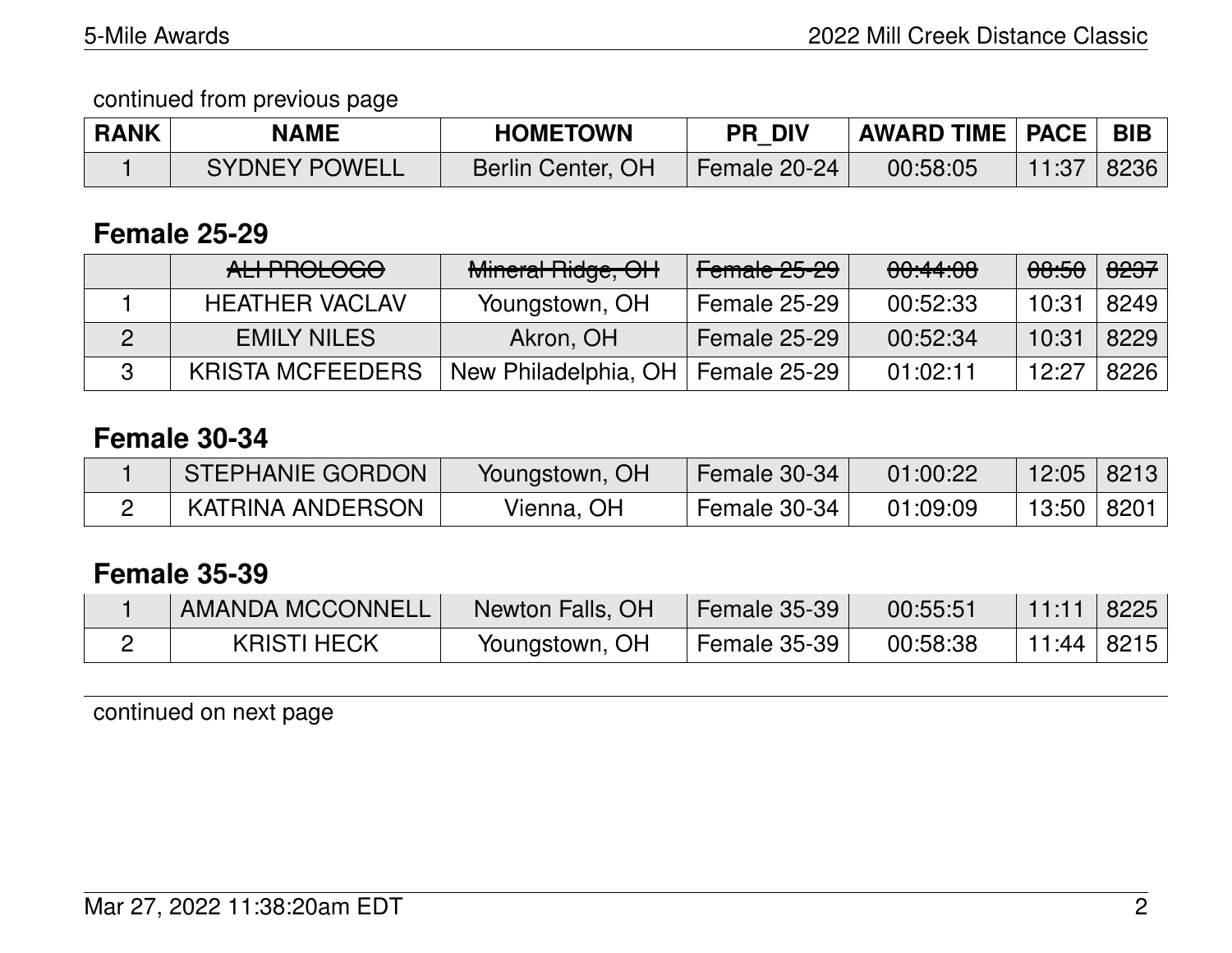#### continued from previous page

| <b>RANK</b>    | <b>NAME</b>           | <b>HOMETOWN</b>    | <b>PR DIV</b> | <b>AWARD TIME</b> | <b>PACE</b> | <b>BIB</b> |
|----------------|-----------------------|--------------------|---------------|-------------------|-------------|------------|
|                | Female 40-44          |                    |               |                   |             |            |
|                | <b>GIANNA GUERINO</b> | Sharon, PA         | Female 40-44  | 00:36:03          | 07:13       | 8214       |
|                | <b>STEPHANIE DYER</b> | New Middletown, OH | Female 40-44  | 00:44:35          | 08:55       | 8210       |
| $\overline{2}$ | <b>JULIE RUDOLPH</b>  | Youngstown, OH     | Female 40-44  | 00:50:26          | 10:06       | 8255       |
| -3             | <b>BREA LOEWIT</b>    | Youngstown, OH     | Female 40-44  | 01:08:03          | 13:37       | 8221       |

#### **Female 45-49**

#### **Female 50-54**

| <b>LORI MASTERS</b>  | New Wilmington, PA               | Female 50-54 | 00:43:29 | <del>08:42</del> | 8224 |
|----------------------|----------------------------------|--------------|----------|------------------|------|
| LIDIA CORNELIO       | Sharon, PA                       | Female 50-54 | 00:49:25 | 09:53            | 8207 |
| <b>BECKY RUDZIK</b>  | Youngstown, OH                   | Female 50-54 | 00:50:26 | 10:06            | 8256 |
| <b>WENDY SWIHART</b> | WILLIAMSVILLE, NY   Female 50-54 |              | 00:51:50 | 10:22            | 8246 |

# **Female 55-59**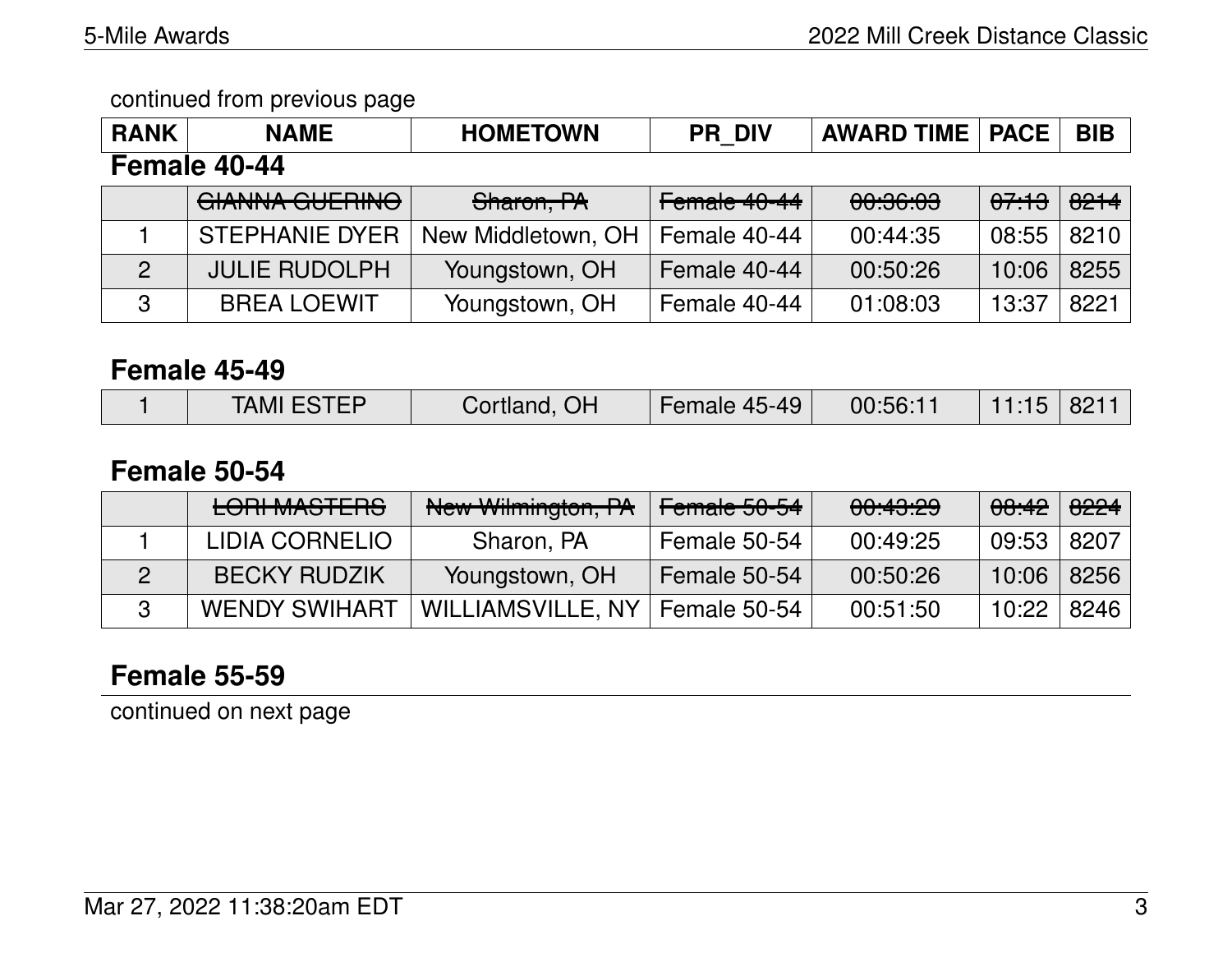continued from previous page

| <b>RANK</b> | NAME                   | <b>HOMETOWN</b> | <b>PR DIV</b>       | <b>AWARD TIME   PACE  </b> |       | <b>BIB</b> |
|-------------|------------------------|-----------------|---------------------|----------------------------|-------|------------|
|             | <b>STEPHANIE FRANK</b> | Lowellville, OH | <b>Female 55-59</b> | 01:08:54                   | 13:47 | 8212       |
|             | KIMBERLY RUBLE         | Farmdale, OH    | Female 55-59        | 01:13:06                   | 14:37 | 8239       |

# **Female 60-64**

| ∖JAN SLOSSER ∖     | Lowellville, OH | Female 60-64 | 00:57:31 | 11:31 | 8245             |
|--------------------|-----------------|--------------|----------|-------|------------------|
| ELIZABETH THEMELIS | Brecksville, OH | Female 60-64 | 00:57:37 | 11:32 | $\parallel$ 8248 |
| <b>MARY PAVKOV</b> | Barberton, OH   | Female 60-64 | 01:04:07 | 12:50 | 8231             |

# **Female 70 & Up**

|  | <b>KATHY SHOAF</b> | New Castle, PA $\vert$ Female 70 & Up $\vert$ 01:10:34 |  |  | $14:07$ 8244 |  |
|--|--------------------|--------------------------------------------------------|--|--|--------------|--|
|--|--------------------|--------------------------------------------------------|--|--|--------------|--|

# **Male**

| DYLAN PETERSON     | Lowellville, OH   | Male 30-34 | 00:29:27 | $05:54$   8233 |      |
|--------------------|-------------------|------------|----------|----------------|------|
| <b>JASON BROWN</b> | Mineral Ridge, OH | Male 45-49 | 00:34:41 | 06:57          | 8203 |
| DAN VAN DUSSEN     | Boardman, OH      | Male 45-49 | 00:41:11 | $08:15$   8250 |      |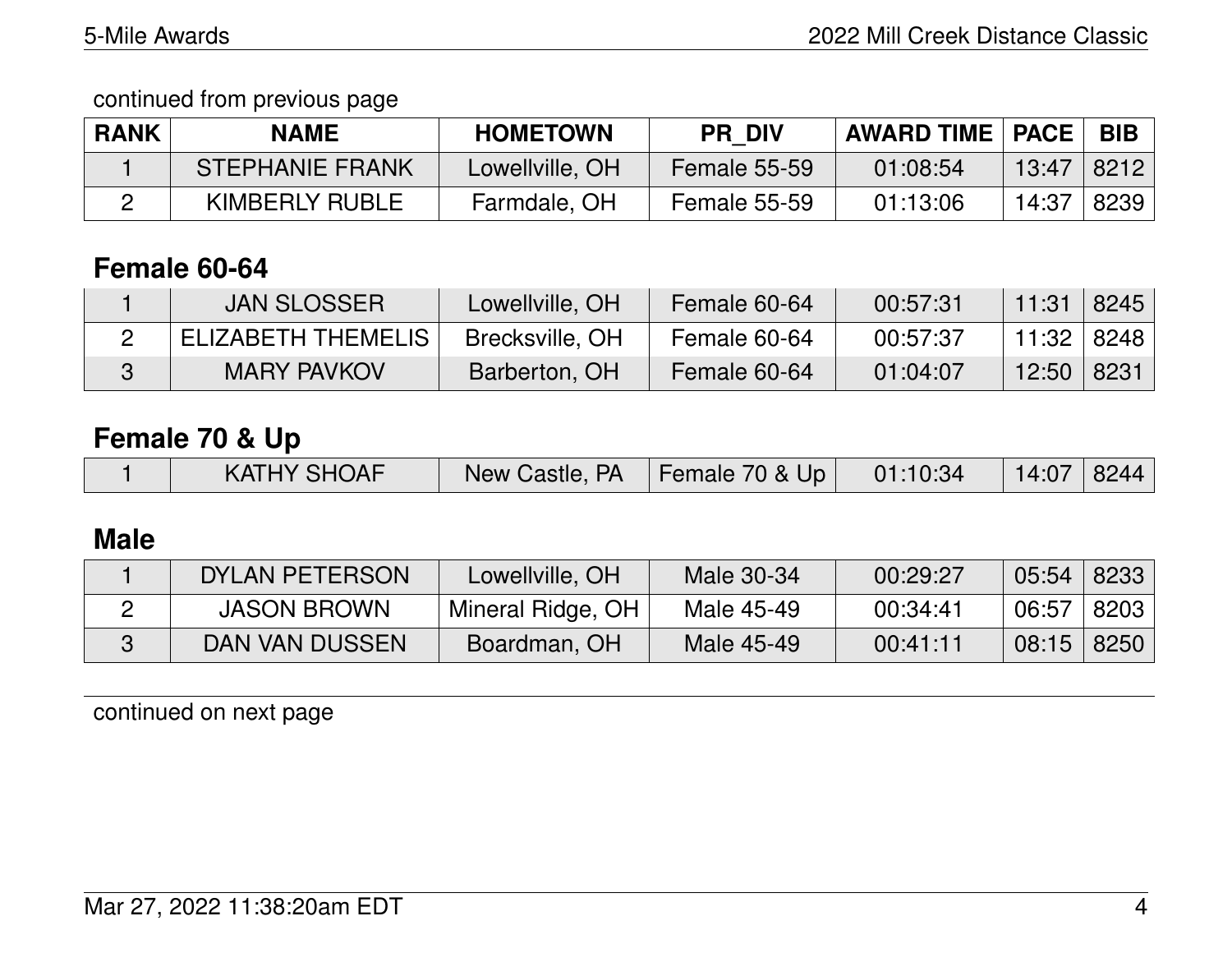#### continued from previous page

| <b>RANK</b>       | <b>NAME</b>           | <b>HOMETOWN</b>             | <b>PR DIV</b> | $\mid$ AWARD TIME $\mid$ PACE $\mid$ |              | <b>BIB</b> |
|-------------------|-----------------------|-----------------------------|---------------|--------------------------------------|--------------|------------|
| <b>Male 15-19</b> |                       |                             |               |                                      |              |            |
|                   | <b>TRE CIAVARELLA</b> | Youngstown, OH   Male 15-19 |               | 00:44:57                             | $09:00$ 8206 |            |

### **Male 30-34**

| <b>NILAN DETEDOONI</b><br><u>/ DTLAINT LTLITUUIN</u> | أأأت والسالسين المتنبوط<br><b>LUWGINIIIG, UIT</b> | <del>Male 30-34</del> | <u>00.00.07</u><br>00.23.21 | <del>05:54</del> ∣ <del>8233</del> |      |
|------------------------------------------------------|---------------------------------------------------|-----------------------|-----------------------------|------------------------------------|------|
| <b>RYAN MACEYKO</b>                                  | poland, OH                                        | Male 30-34            | 01:15:04                    | 15:01                              | 8222 |

#### **Male 40-44**

| <b>JOE SAFAREK</b>   | Poland, OH | Male 40-44 | 00:42:51 | 08:35   8240 |  |
|----------------------|------------|------------|----------|--------------|--|
| <b>JIM JOHNSTONE</b> | Poland, OH | Male 40-44 | 00:50:51 | 10:10   8216 |  |

## **Male 45-49**

| IACONI DDOIMI<br><del>unuu kuundessa</del> | Mineral Didge OLI<br><del>mincial niuyc, On</del> | $M0$ $\wedge$ $\wedge$ $\wedge$<br>T <del>idio 40°40</del> | 0.0.04.44<br><del>oo.o<del>n.n</del></del> | AC.ET<br>00.JT                                     | <del>8203</del> |
|--------------------------------------------|---------------------------------------------------|------------------------------------------------------------|--------------------------------------------|----------------------------------------------------|-----------------|
| <b>DANI VANI DI IOOFNI</b>                 | D                                                 | $M = 4E 4Q$                                                | 00.44.44                                   | 0.4E                                               | $\Omega$        |
| <u>DAIY VAN DUOOLIV</u>                    | <del>buaruman, Urt</del>                          | <del>Maic प</del> र्णमण                                    | <del>uu. 11. 11</del>                      | $\overline{\mathtt{U} \mathtt{O}.\top \mathtt{J}}$ | 0200            |

# **Male 55-59**